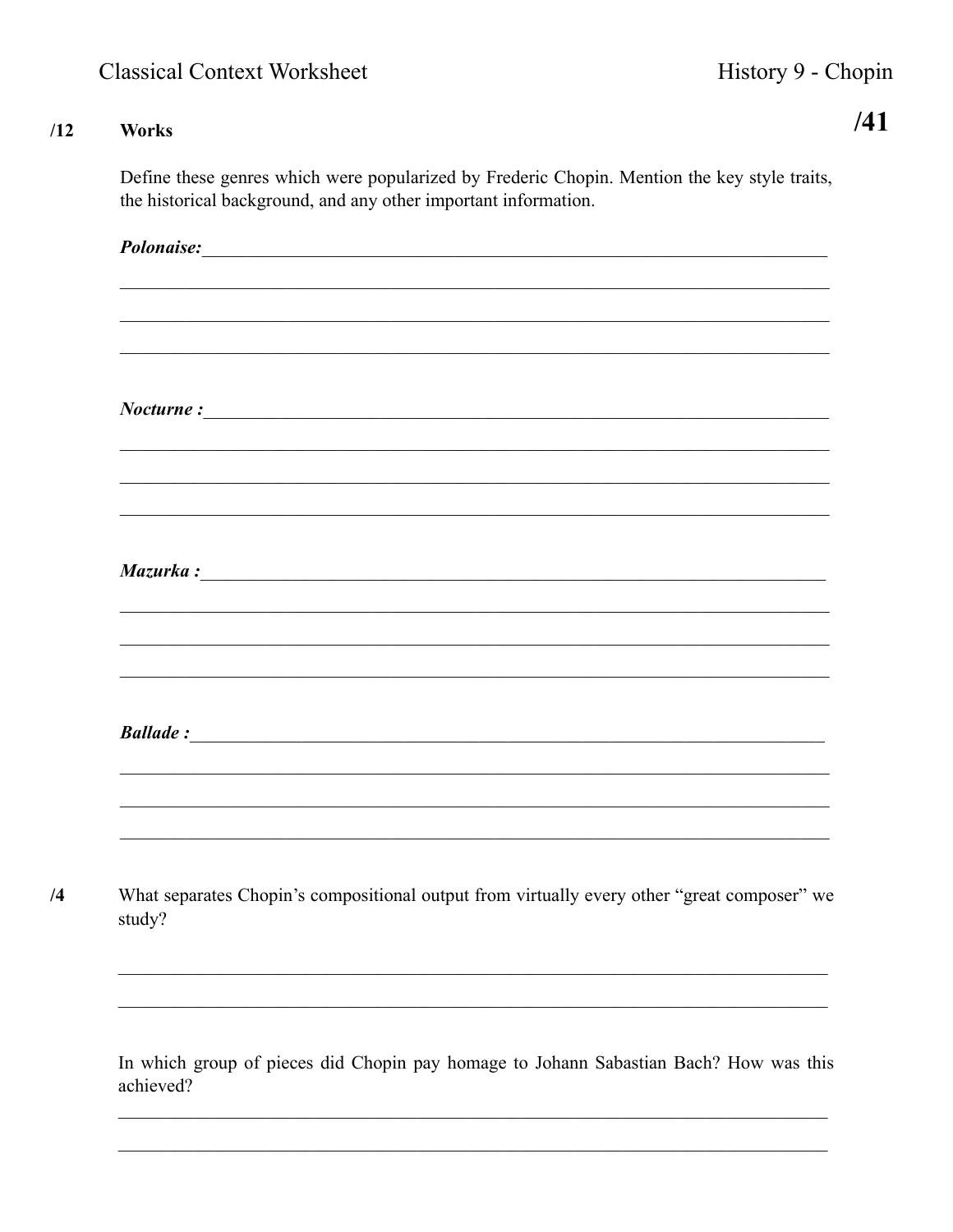## Life  $/5$

Explain why Chopin left Poland, and why he was never able to return.

How did Chopin earn money? Name several reasons he refrained from extensive concert tours  $/5$ and public performances?

 $/7$ Who was George Sand and what challenges did her presence have on Chopin's later life?